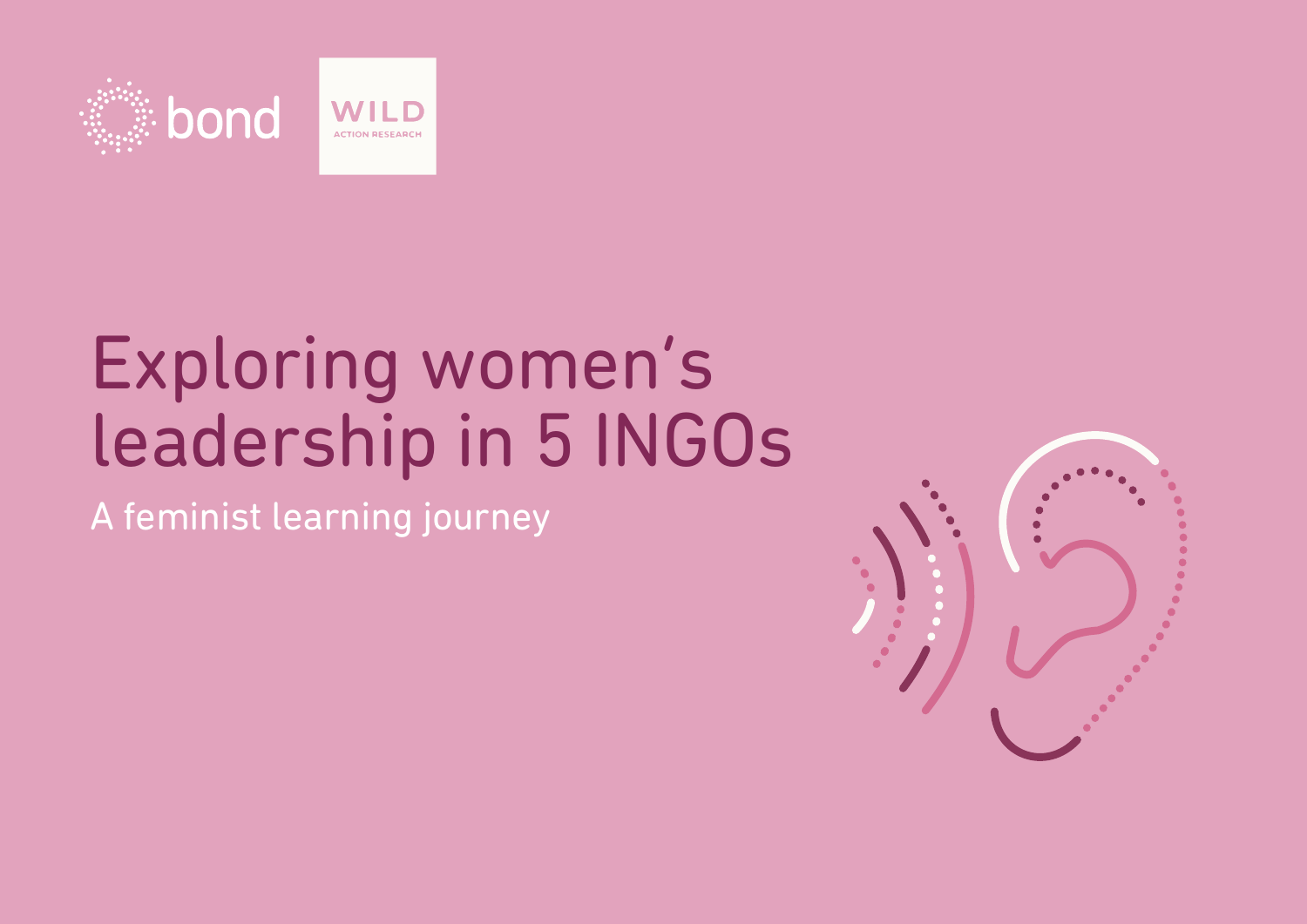# **Contents**

| Section                                        | Page |  |
|------------------------------------------------|------|--|
| Introduction                                   | 3    |  |
| <b>Key findings</b>                            |      |  |
| 1. The power of the group                      |      |  |
| 2. Methodologies that worked                   |      |  |
| 3. Opportunities and changes that have emerged | O    |  |
| 4. Personal insights                           | 12   |  |
| 5. Organisational insights                     | 13   |  |
| <b>Questions for NGOs</b>                      | 17   |  |
| Appendix                                       |      |  |
| Our approach and methodology                   | 18   |  |
| Our approach                                   | 20   |  |
| Our changing context                           |      |  |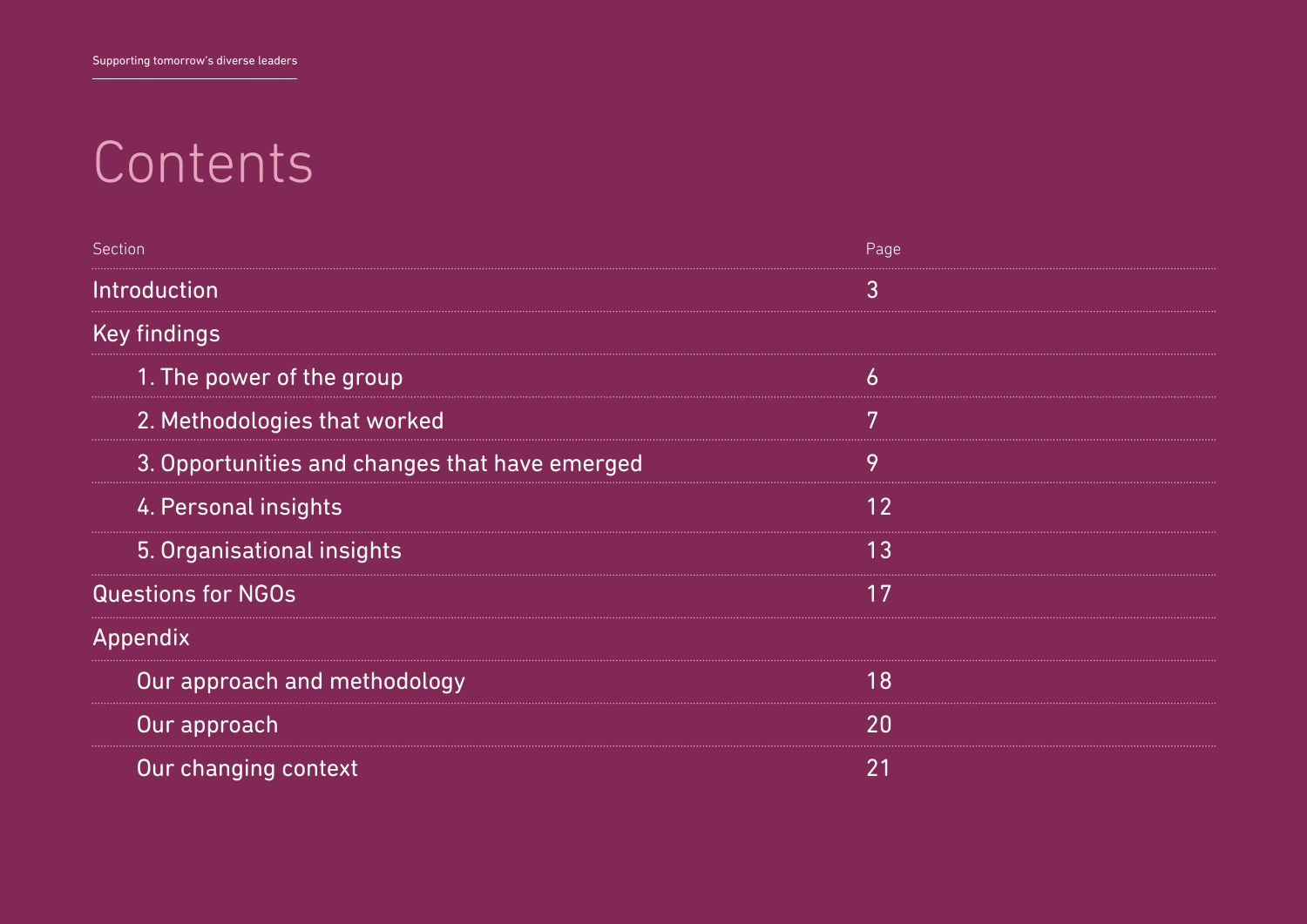## Introduction

In early 2019, a group of female chief executives of international non-governmental organisations (INGOs), frustrated with the slow progress the sector was making to align its external focus on gender equality with internal representation and culture, wanted to take action.

So few women in the INGO sector are in key leadership roles: in 2019, 70% of INGO staff were women, but only 30-35% were chief executive officers (CEOs) and there were very few female chairs. We wanted to identify and build on the things that encourage women to become INGO chief executives and identify and unblock barriers.

Restless Development, Plan UK, HelpAge International, BRAC International and ActionAid UK identified women directors within their organisations to lead their involvement. Penny Lawrence, former deputy chief executive of Oxfam, acted as convenor. Action research support came from Sarah Fraser and Carolyn Norgate at Mayvin, Gender research expertise from Tina Wallace and network and diversity and inclusion support from Lena Bheeroo, engagement and equity manager at Bond.

In March 2019, we organised a workshop as part of the Bond conference to explore wider interest. More than 90 attendees generated our first data set and launched the idea of an action research network – Women INGO Leaders in Development (WILD) network – to identify evidence of what works to encourage more women CEOs.

Bond and Fair Share campaign gained insights through quantitative surveys. Wild aimed to explore qualitative insights.

The focus of the work changed and developed during the turbulent months that followed, in response to significant external changes in the context imposed by the Covid-19 pandemic, the crisis of race expressed through the Black Lives Matter movement and significant aid cuts. Internally the principles and approaches used by the group to underpin the work, those of feminist leadership and action research, significantly influenced the thinking of the group.

Together we have gathered data, tried out solutions, shared ideas and issues of concern over the last 18 months; how we were weathering the challenges at home, within our organisations, and with our global partners all emerged as critical. The questions asked changed over time and the focus widened especially on the marginalisation of women or colour and the unequal relationships between the HQs and staff and partners globally.

This report was written by Penny Lawrence and Tina Wallace.

Published by Bond, Society Building, 8 All Saints Street, London N1 9RL, UK Registered Charity No. 1068839 Company Registration No. 3395681 (England and Wales)

© Bond, 2021

This work is licensed under a Creative Commons Attribution-NonCommercial 4.0 International

License, https://creativecommons.org/licenses/by-nc/4.0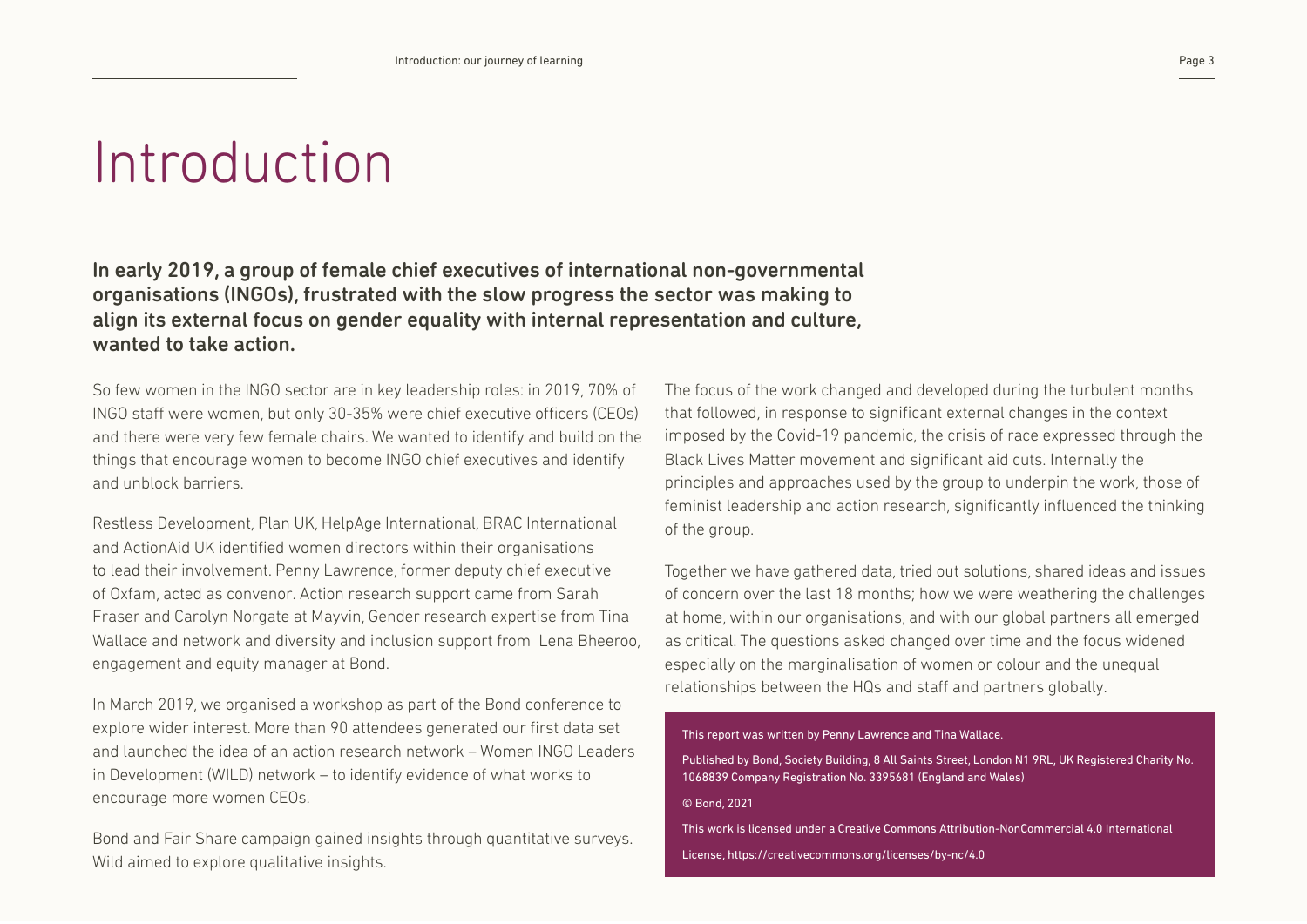A lot was learned about emergent and responsive ways of working, using a more applied action research approach (see appendix ) and about the power of working as a group openly sharing success and failure, fears as well as positive ideas. Over time trust was built and it became safe and supportive space for us to discuss difficult issues including the loss of colleagues through redundancies and Covid-19, anxieties about the future, and the issues of racism as they were unfolding during debates in their organisations. New ideas and energies were shared and there was positive learning and exchange which carried over into the work within their organisations. Cross organisational learning was a rich experience.

There was a shift from the main focus being on individual women and their leadership trajectories to an approach more rooted in analysing and addressing issues of power, voice and control within their organisations, in line with the feminist principles being followed by the group (see the list of principles below). For some the focus became how to work inclusively with all women and better tackle the issues of race, racism and gender inequalities in their organisation; for others the role of patriarchy and its persistence in the face of good, equitable policies on paper was the key challenge. For another the issue of youth engagement was also central. New thinking about power relationships, the opportunities and barriers facing the diversity of women and girls, and exploring different ways of working led to new initiatives in some agencies. These actions are on-going.

A reflection meeting in January 2021 showed how far participants had come on our learning journey. The need for flexibility of thinking, challenging past ways of working, and experimenting with new approaches. Each of us had a personal journey as well as a shared journey around the challenges facing women and women of colour in relation to leadership, exploring where opportunities, large and small, for positive and transformation change might lie.

One of the main achievements of the group was that it provided a space for reflection and experimentation in a very hectic and pressured time, allowed questioning and diversity of ideas. Both personal and professional issues were openly shared, which gave members real support as they faced some very difficult questions and issues in their lives, work and organisations.

Two years after our WILD journey began, this report shares our key learning and insights, including case studies of five NGOs that have taken steps to change. The latest Fair Share monitor and Bond data indicate some progress. But still fewer than half of the CEOs in the international development sector are women, and there are even fewer female chairs.

7

#### Feminist principles (supplied by ActionAid from their work with [Srilatha B](https://www.justassociates.org/)atliwala)

- Self-aware: 'put your ego in the passenger seat' 1
- Self–care before caring for others 2
- Dismantle bias: check your own privilege 3
- Enable belonging: create ways for everyone to be heard and take part  $\overline{\mathbf{A}}$
- Share power: enable everyone to lead 5
- Responsible and transparent use of power 6
- Accountable collaboration: keep the commitments you make
- Respectful feedback as an opportunity to grow 8
- Courage: take risks, 'make failure your fuel' **9**
- Zero tolerance of any abuse of power or acts of discrimination 10
- Confidentiality of meetings 11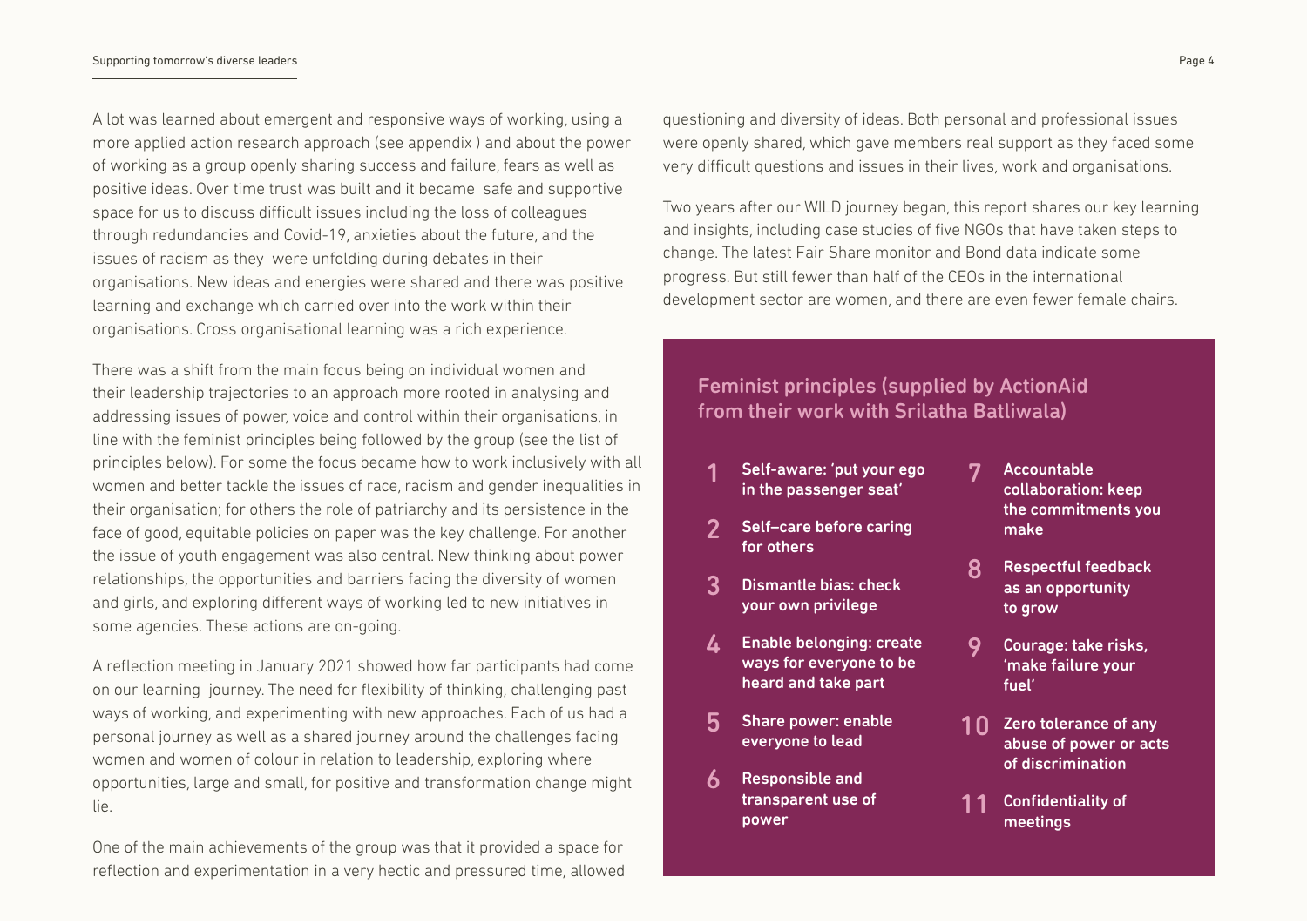#### How the shifting context changed our research

#### The initial questions that kick-started the WILD action research within the INGOs were

What are the enablers and barriers for women:

- 1 On a journey from volunteer to CEO?
- 2 For women to be heard and to progress?
- $3$  To support women into leadership positions to lead as their authentic selves?
- $\boldsymbol{4}$  For women from under-represented groups to progress into senior leadership roles?

#### The key questions WILD action researchers are asking now

- 1 Where is power located in the INGO?
- 2 Where are decisions made and who is involved; whose voice is heard?
- 3 Do women and people of colour feel welcome and that they 'belong' – can they be themselves at work?
- 4 What does diversity and inclusion really involve?
- 5 What is a work-life balance when care work is still largely poorly understood?
- 6 How to really work with an intersectional lens?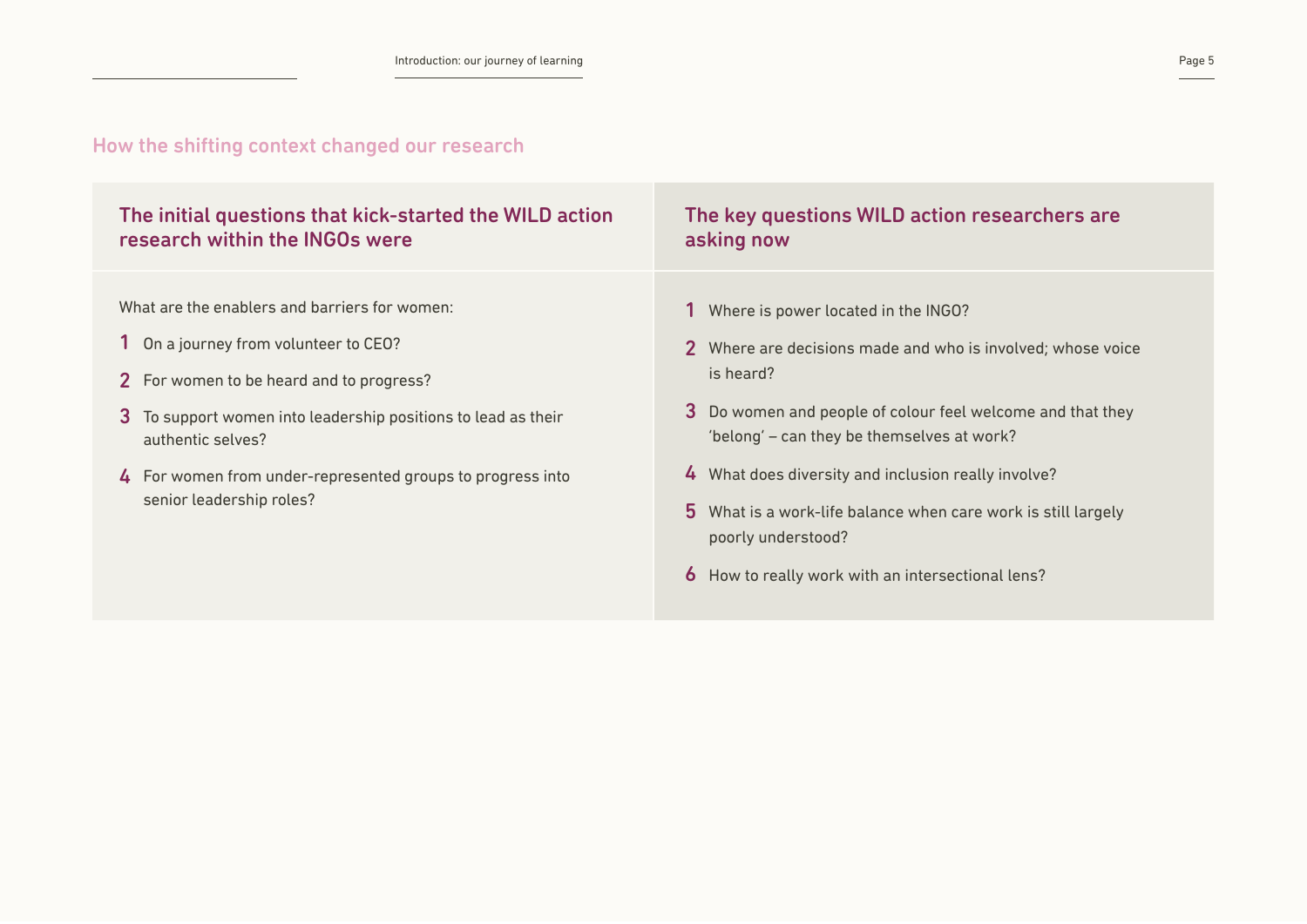### Key findings and insights 1. The power of the group

#### "I could be myself and learnt so much more from sharing together"

- The WILD group provided a safe space for reflection, energy and shared learning in a challenging time. It encouraged questions and diverse ideas, both personal and professional. It gave members support as they faced some very difficult questions, times and issues in their work and organisations.
- Caring for one another as equals created a powerful group dynamic. All of WILD's core members are leaders, operating to a collective set of shared feminist principles. We welcomed and valued the different offers and capabilities of participants, and by doing so we built trust and a productive way of working, for us and for our organisations.
- Learning together from this process fed into new ideas and generated some different ways of working that will influence members and their organisations now and in the future as they continue to test, learn and adapt new ideas.
- Working collaboratively and sharing learning across INGOs on such challenging issues is worthwhile and still relatively unusual.

• The safety and containment the group provided supported members to work in a different, iterative, less linear way.

#### Key issues that WILD discussed:

- Feminist approaches to women's leadership
- Race and racism
- The urgent need to bring more women of colour into the research
- The importance of power and structural barriers for women, beyond a focus on individual women
- The reality of patriarchy
- The importance of care work in leadership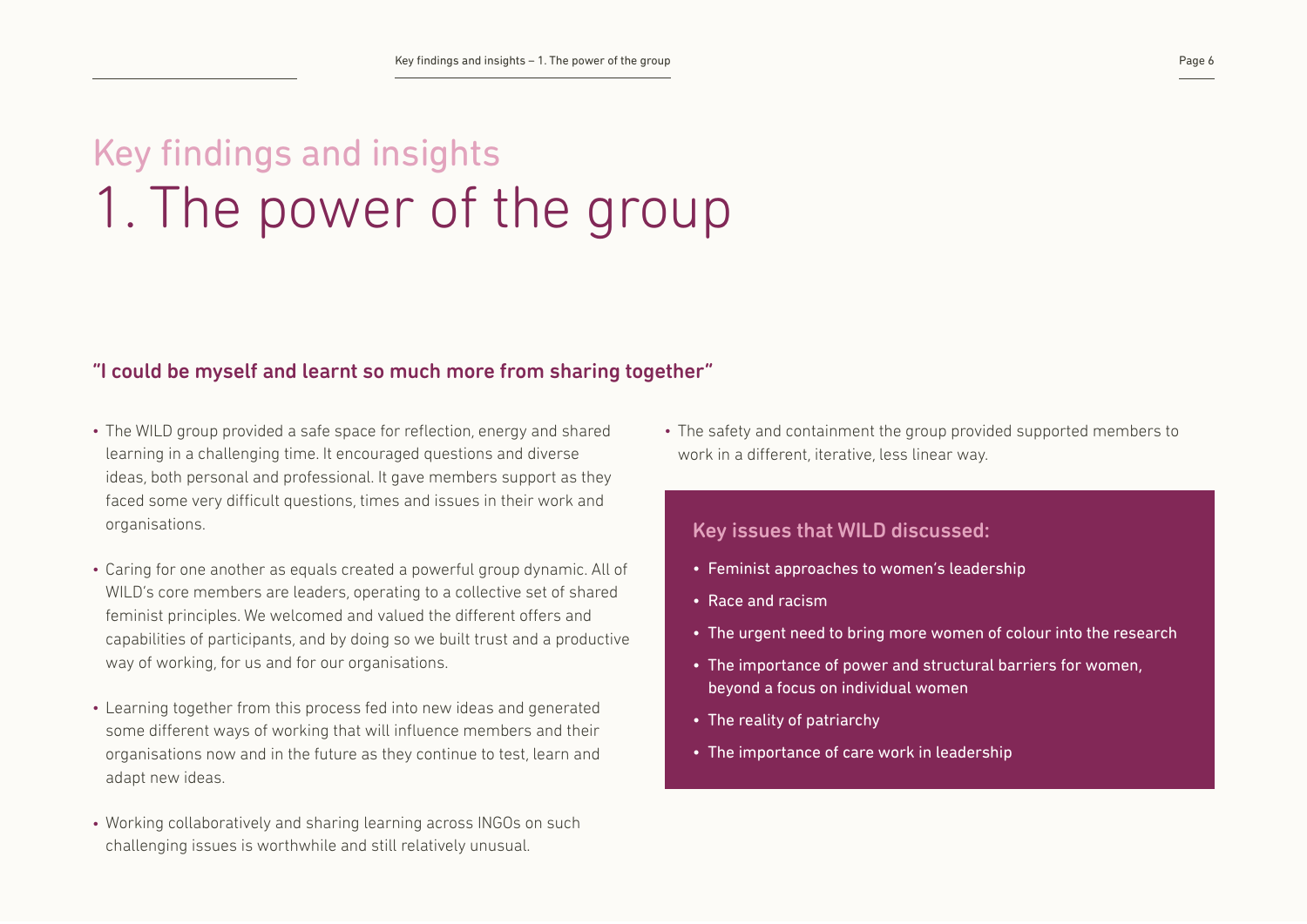### Key findings and insights 2. Methodologies that worked

Every organisation started with a staff survey. After that there was divergence, as innovative ways of working and learning emerged.

#### Some examples:

- Facilitators from the global south in Help Age International were trained and supported to interview their peers on issues of exclusion and power building capacity as well as creating new knowledge.
- **· BRAC International (BRACI)** invested heavily in key informant interviews with a range of staff from selected countries where it works. The data collected from this process was rich, diverse and detailed and conveyed a lot of new important information that the senior management team are using to make changes a different levels in BRACI.
- **Restless Development** experimented with new approaches to governance and created a new model of [co-leadership](https://anchor.fm/restless-development/episodes/Restless-Developments-co-lead-story-eov7th), shared by two young women and run under feminist principles.
- ActionAid UK felt that feedback from the BLM and race discussions internally meant it had to change its approach entirely and rethink the best ways to work on these issues, **putting people of colour in the organisation** in control of the agenda.
- Plan UK found that asking questions on gender and race inequalities in staff and volunteer surveys enabled issues of race and racism to be discussed at senior manager and board level for the first time.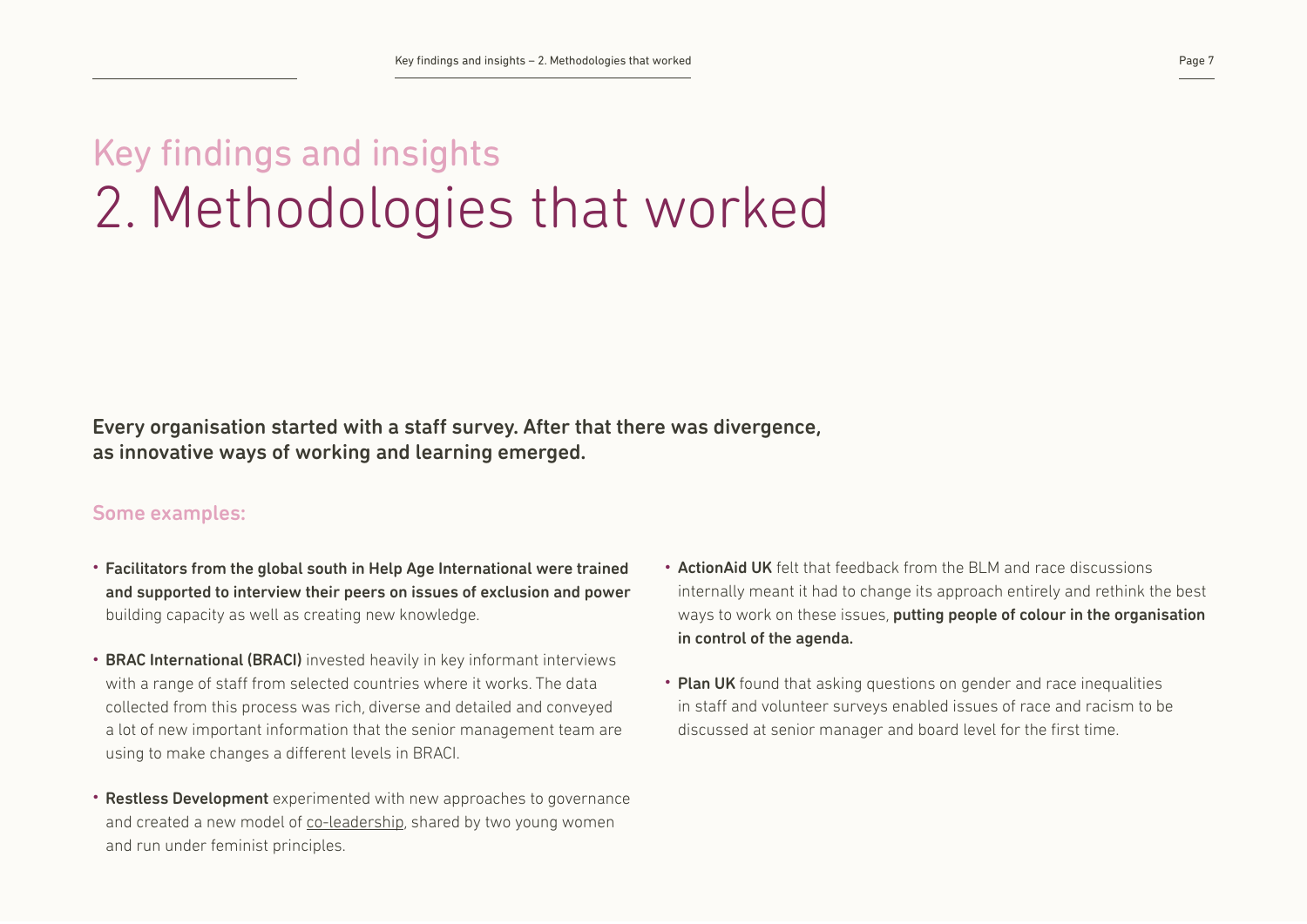#### Initial reflections on methodologies used

Action research is an agile and flexible learning approach. As our thinking shifted over time and the context changed so significantly, we held our intention tightly but kept our plan and questions loose and flexible. Although changing questions reduced the opportunities for action cycles, it enabled participants' research to remain relevant to shifting circumstances.

Feminist principles helped us see who you listen to and how you listen changes the information you will receive. They supported us to explore where power lies and how to welcome those with less power.



Deeper listening gives you deeper insight. While the quantitative staff surveys gave useful data on standard inclusion/ marginalisation variables, such as age, gender, sexuality and race, open conversations and discussions held in the global south and facilitated locally in different languages raised different concerns and deeper insights. For example:

- Using English as the dominant language is excluding.
- The structures of power and where decisions are made influences who is heard and who is not.
- Discrimination and marginalisation increases with distance from an organisations' headquarters.
- Attitudes of senior male leaders hit a 'fragility' barrier and patriarchy remains a problem in many offices. It is largely not challenged even when policies committed to gender equality exist.

Appreciative and creative approaches to what could be done to collect data and listen to a diversity of voices has enriched the research findings and enabled real-time learning. Data collected from different contexts shifted experiences and changed perspectives. For example, Restless Development broadened its governance to include youth leaders.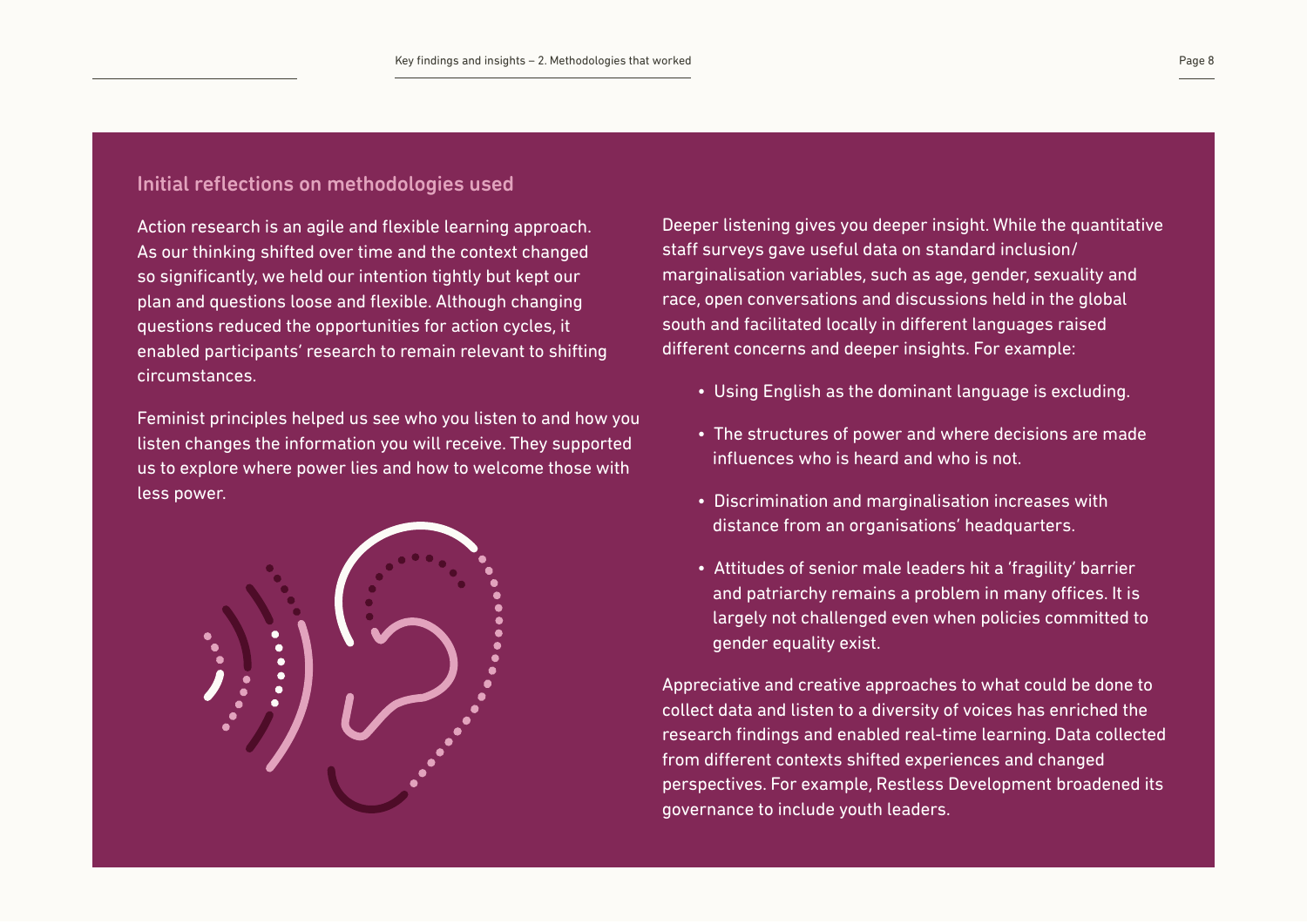### Key findings and insights 3. Opportunities and changes that have emerged

#### "This work has to shift the dial on racism; it cannot be business as usual" – ActionAid UK

#### Learning from initial actions taken as a result of WILD's research includes:

- Openly raising the lack of women leaders and the low representation of women of colour has shifted awareness in organisations.
- Intersectionality and the different experiences of women of colour are on the agenda for many organisations.
- Conversations with leadership and trustees on power and inclusion, power and privilege – and in one organisation about male perspectives of female leadership.
- There is an increased awareness of multiple perspectives and a focus on how to learn from and manage these.
- Organisational culture matters. The action research opened discussions about what changes would enable a more diverse pool of people to feel more comfortable and do well in the organisations. Rigid hierarchies, 'hero missions' and macho cultures don't align with the sector's ambitions of equality and inclusion. Experimenting with flatter hierarchies, and ways of working where there are open discussions on who holds power, open hearts, a willingness to take risks and 360-degree accountability, is more inclusive and demonstrates the change we seek.
- Accountability matters. Those organisations which received high survey responses were also the ones that demonstrated accountability. If you're asked for your view and nothing changes why bother filling in the survey?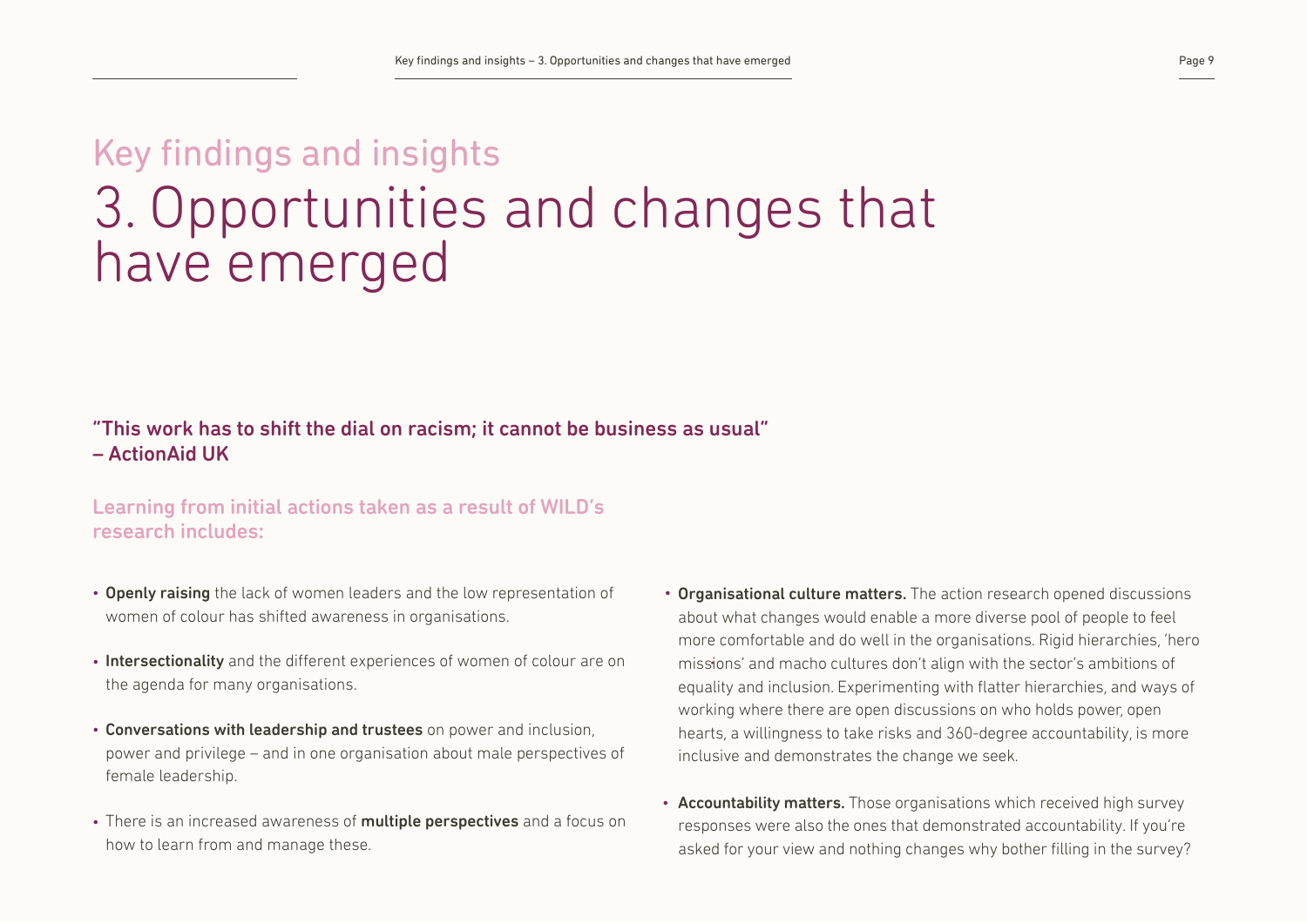Enabling more women to be CEOs goes beyond recruitment and numbers. Some staff surveys revealed that although male and female senior leaders seem to have similar aspirations they have very different expectations. Wider issues at play that block progress include exclusive leadership models and practices that decrease belonging and inclusion, a lack of appreciation of the power of diversity and different perspectives for better decision making, the lack of 'seeing' the absence of women and people of colour at the table, men's perceptions of women's abilities, and men's behaviour towards women.

The work led to change as the action research progressed. For example:

- At Restless Development, budget cuts led to a deliberate refocusing of which jobs were priorities and where they should be located, driven by the intention of making major changes. As a result, the organisation has seen an increase in women in senior posts, a rise in posts located outside the UK, and a major rise in people of colour in leadership roles.
- At HelpAge International an internal restructure following budget cuts enabled a 'global' team to be created, replacing the London and regional hubs. Operating remotely, new posts were open to staff anywhere in the world.

There is greater awareness about the scale of the changes needed to ensure women, especially women of colour, can access jobs and promotion, and feel able to be themselves and perform well in INGOs.

Talent pipelines, leadership courses, peer coaching and sponsorship can support aspiring women leaders but are not enough on their own.

Feminist principles, power analysis, and issues of participation and trust have opened up discussions on what changes would enable a more diverse pool of people to feel comfortable in organisations and do well in them.

Seeking to shift long-term patterns of power dynamics and core organisational/societal paradigms requires an approach to change that differs from the one the sector generally uses. A traditional, linear approach to change, one that is problem-focused and assumes that following steps A-Z will achieve the required outcome, would have been ineffective to bring about these changes. In this work, as the boundaries of the scope blurred, and the messiness of the world showed up in more ways than we could have imagined, we noticed that:

- Deeper enquiry was needed (interviews not just surveys)
- There was a need to keep a tight hold of our overall intention but make our plans loose and flexible
- Its better to deploy appreciative and creative approaches to what could be done rather than sticking to what we committed to do.
- It's important to take risks and try things, even if they are uncomfortable or difficult

The context demanded we think about and approach change in this way. But organisations are not often set up to think about change in this way. The research methodology – the iterative, cyclical nature of action research – and the safety and containment of the group provided the support to work in this way.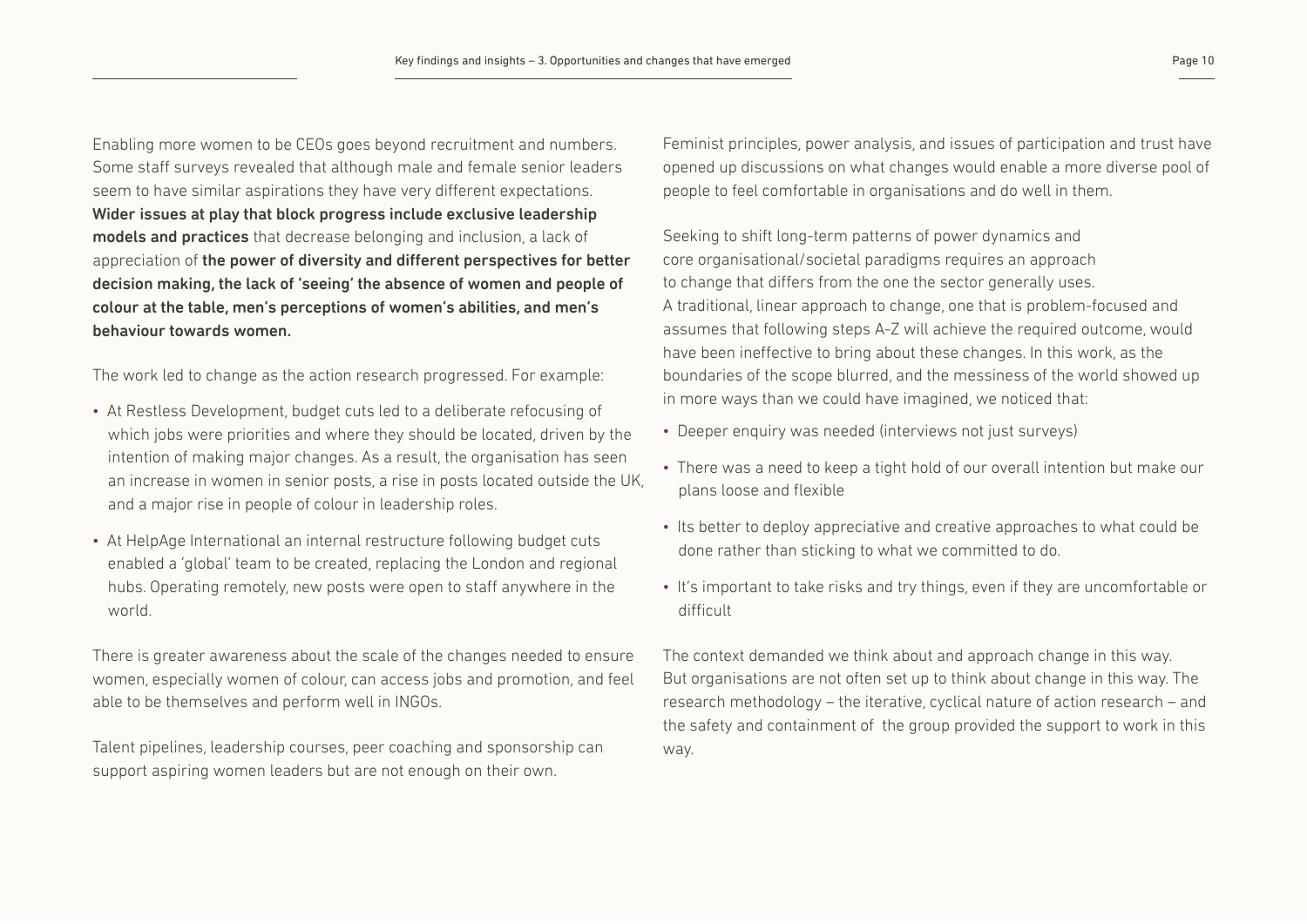#### We started by assuming more women in CEO leadership positions was:

- 1 A people problem to fix, demanding a diagnosis, and initiatives that could give results
- 2 About representation of women ('If I don't see women like me in the CEO role, I don't believe I'm welcome')
- **3** By evidencing what enabled and blocked women CEOs we could help 'solve the problem'
- 4 A diversity issue
- Organisational policies and practices 5

#### But what we found is:

- 1 More about messy, complex, long-term organisational culture, design and systems change, which requires tenacity, open hearts, continuous enquiry and learning.
- 2 About power, patriarchy, fragility and wider intersectionality.
- **3** Organisations need to change more than women leaders. More uncomfortable systematic patterns of patriarchy and power dynamics need to change.
- 4 An inclusion and equality issue
- 5 How it feels to work in an organisation matters more than anything else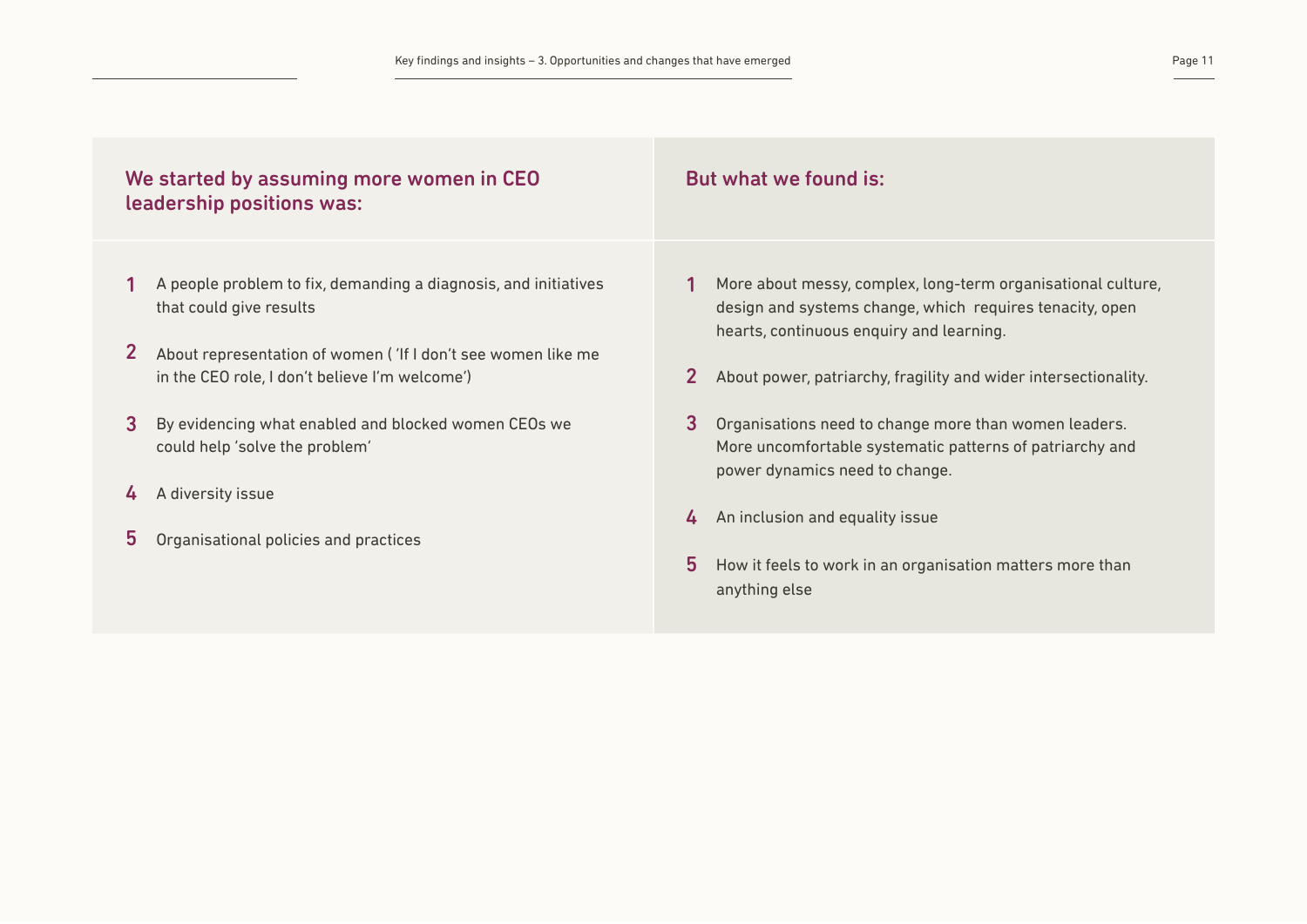### Key findings and insights 4. Personal insights

These activities have generated a great deal of personal learning for all of us. We've all moved as we've deepened our understanding of the complexity of the issues.

#### These comments capture a flavour of this journey:

"It's contested, challenging and personal. It is risky, we've made mistakes along the way and we've learnt so much."

"I need to notice and listen more to other perspectives. I've learnt how much my English language and London location gives me power in the eyes of my global colleagues."

"I'm more confident in the type of leader I want to be and the positive impact this can have for women leaders."

"In some ways, WILD took on new relevance to me in Covid-19."

"I cannot assume to know what makes people feel included or diminishes their sense of belonging."

"As a white woman I am not the best person to undertake the work regarding challenges and blockers as I will automatically view things through my own white lens. This is important. I'm able to work with the results, yet people opening up to me, and for me to truly understand what they are saying, took someone else."

"Being in this group was a source of strength and solidarity."

"Small things matter – kindness, support, connection."

"As convenors and facilitators of a network, we have had to learn to lead differently."

[\(See reflections from the convenors for more personal insights.\)](https://www.bond.org.uk/sites/default/files/reflections_from_the_convenor_facilitator.docx.pdf)

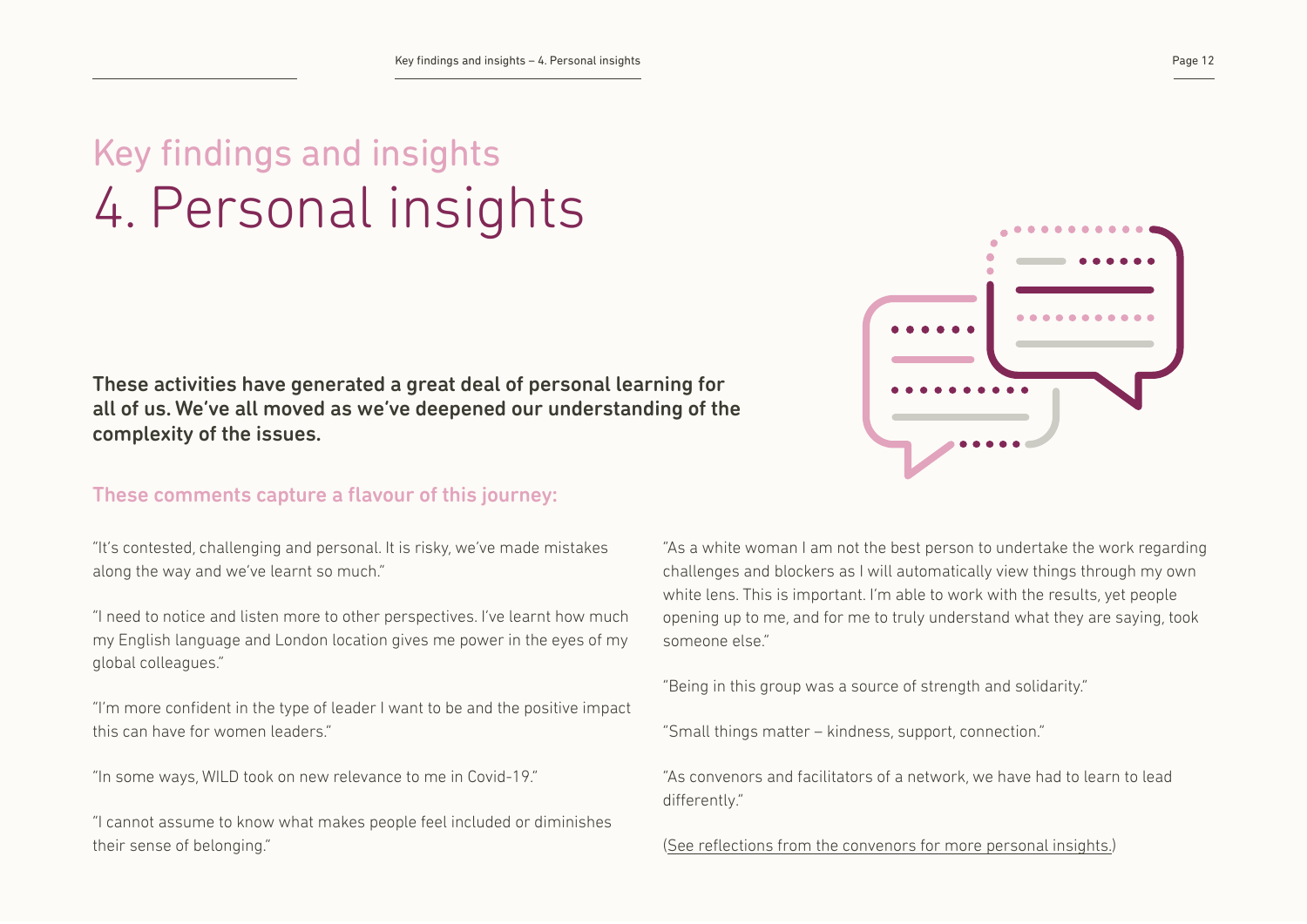### Key findings and insights 5. Organisational insights

#### [Restless Development](https://restlessdevelopment.org/)

#### How different ways of looking at leadership enhance women's participation

Restless development took many initiatives during this period, including listening exercises, new training for volunteers and introducing new policies. They also captured their learning from a co-leadership pilot.

#### "The co-leadership model was a success as an inclusive leadership tool and in encouraging more women to see a path to being CEO."

When planning for CEO Perry Maddox to take parental leave from February to June 2020, Restelss Development set out to do something different with the cover role. Instead of replacing the CEO with an acting CEO, the organisation tried a co-leadership model, i.e. two roles to co-lead the agency in partnership. The aim was to continue to advance its understanding and application of inclusive leadership approaches. Two young leaders from within Restless Development, Primrose Manyalo and Harriet Mason, were asked to join the interview panel and be part of the decision-making process. Gemma Graham took on the role of interim deputy CEO and Kate Muhwezi as interim COO.

Following the success of the interim CEO co-leadership model, Primrose and Harriet have now gone on to capture the learnings, the emotions and the aspirations behind co-leads, Gemma and Kate, in order to understand what it really meant to be a British women leading a global agency through a time of crisis - whilst dealing with all the personal demands that the pandemic put on them. This was captured as a [case study podcast](https://anchor.fm/restless-development/episodes/Restless-Developments-co-lead-story-eov7th) for the WILD research and directly explores the topic of why there are currently significantly fewer women leaders of UK INGOs.

The co-leadership model has already been replicated in Restless Development's Uganda Hub for an interim hub director role and will continue to inform future structure / role decisions.

The culture of dynamic accountability helped the organisation. Budget cuts as a result of Covid-19 forced the organisation to restructure, but it took the opportunity to enable more young leaders from Africa and Asia based Hubs to join the senior leadership team.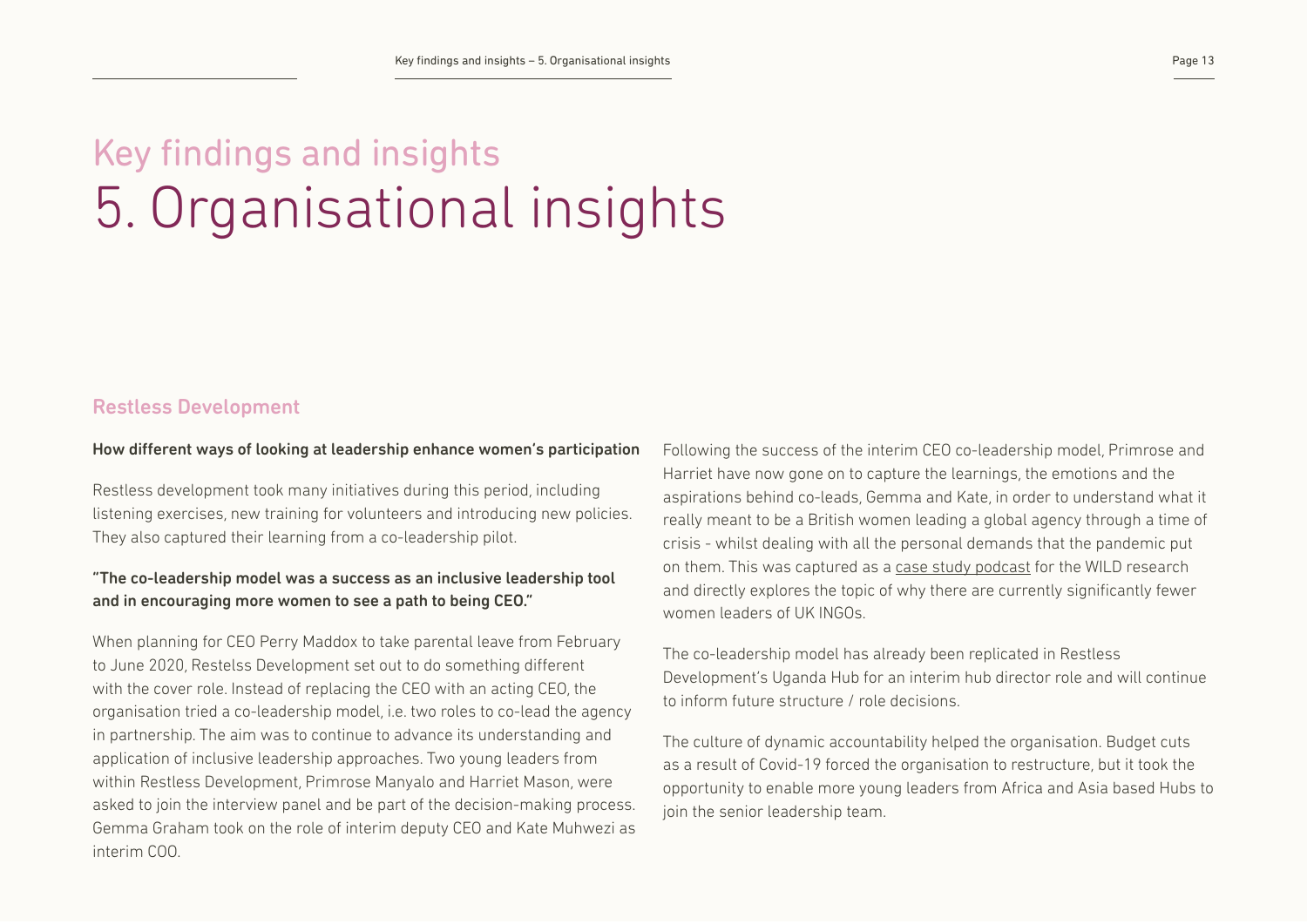#### [Plan UK](https://plan-uk.org/about/about-us)

#### Learning from a UK-based survey

Plan UK has a long history of women CEOs and women make up 60% of senior leaders. The organisation has representation, but its survey highlighted that this doesn't automatically lead to inclusion. The survey highlighted the difference in experiences of those from BAME backgrounds and those who identify a LGBTQI.

Analysis of the feedback about enablers and barriers reinforced the importance of culture –being able to challenge the norm, autonomy, the impact of rigid hierarchy and the lack of emphasis on values in the organisation. It also highlighted the key role that support from managers and leaders play in supporting career development.

This feedback has been reinforced in the results of recent employee surveys. This research and the impact of Black Lives Matter has confirmed the need to take an intersectional approach to gender inclusion to address fundamental issues of power, privilege and bias.

Plan UK is now developing one Diversity and Inclusion Action Plan which will bring together all the DEI work rather than tackling this in silos.

"Above all this research has reinforced that the change we are seeking will only be brought about by systemic cultural change – this is not an initiative. We need action but this needs to be underpinned by dialogue and reflection to change mind sets and behaviour." – Plan UK

#### [HelpAge International](https://www.helpage.org/)

#### Hearing the voices of those previously unheard

HelpAge International broadened irs research in August 2020 in response to BLM, Covid-19 and staff survey results to address wider issues of diversity, inclusion and belonging.

Their focus groups surfaced new themes: power enhanced by location (London) and relationships to senior/key people, English as a first language and long tenure; sense of belonging enhanced or reduced by team relationships; remote working has decreased a sense of belonging for some but created greater flexibility; desire for voice in decision-making; need to attract a more diverse pool of people and retain diverse talent through inclusive practice; and the need to create pathways to leadership for diverse groups.

The organisation had to make time and facilitate safe spaces, peer-led where possible, to hear all voices globally – always a challenge due to workloads. It needed to collect broader diversity data beyond age and gender.

Internal restructure as a result of budget cuts from Covid-19 resulted in the creation of a 'global' team in place of the London and regional hubs. The move to homeworking meant that vacancies were accessible to staff in any of the regional hubs.

HelpAge International has the opportunity of a new global team to work more collaboratively now that regional barriers have been removed. A new "head of transformation" role has been created to enable the organisation to embrace new ways of working, including making a way for diverse leadership.

Find out more about the [focus group resources](https://www.bond.org.uk/sites/default/files/helpage_focus_groups_template_30_oct_20.pptx) and [facilitation training](https://www.bond.org.uk/sites/default/files/helpage_sept_20_facilitation_version_2_blank.pptx) materials.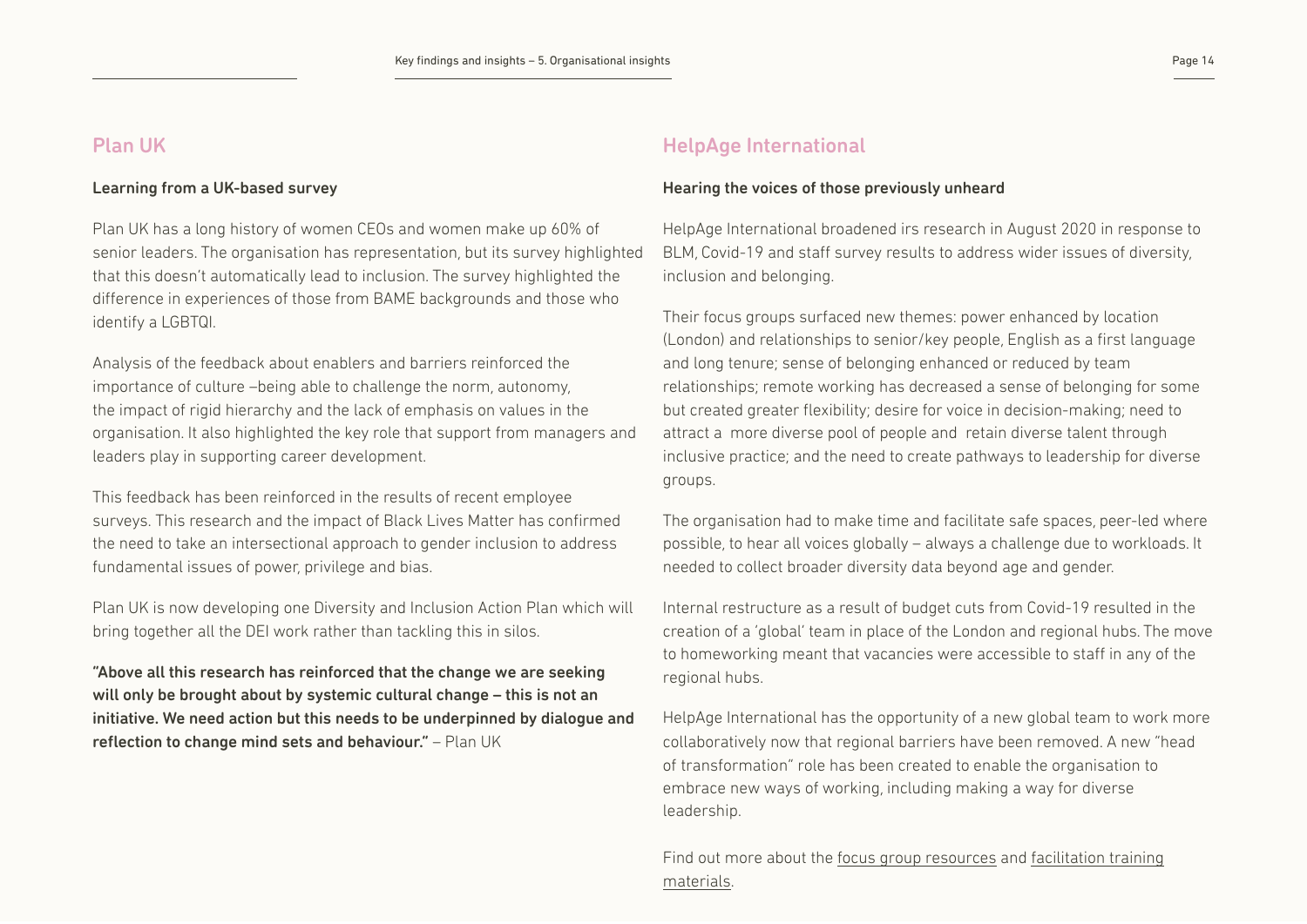#### [BRAC International \(BRACI\)](https://www.bracinternational.nl/en/)

#### Patriarchal attitudes continue to exclude women from leadership opportunities

Extensive key informant interviews provided rich and diverse data on, for example, what prevents women progressing as well as enabling factors. Many of the issues raised apply to many INGOs globally. These data remind us of the massive barriers still facing so many women around the world, such as:

- While gender is emphasised in policies, implementation is variable. The resources and processes needed to turn policies into practice are limited, initiatives often sporadic. BRACI policies are not adapted and country-contextualized in all the country offices.
- Patriarchal attitudes to women result in discrimination against women in certain jobs, at senior levels. Male supremacy is prevalent across many offices, leading many staff to see men as the natural leaders.
- Men see women as less capable in many cases and/or perceive women's care responsibilities as making them less able to do senior jobs.
- Women often have less access to training for a variety of reasons: no systemic leadership plans for women and, for example, lack of mentoring, limited budgets, travel barriers, security and safety issues.
- Cultural norms and beliefs often make it hard for women to access senior positions. Some places are more restrictive than others.

Enabling factors included: flexible working in many country offices, breaks for lactating mothers, and transport for women in some offices. Examples also

emerged of finding extra funding for supporting women through mentoring and skills building, ways of building women's confidence and new recruitment processes to encourage women into leadership.

There is a commitment now to have a clear gender indicator with a supporting budget.

For more, [read BRACI's executive summary](https://www.bond.org.uk/sites/default/files/braci_exec_summary_of_action_research_into_womens_leadership_april_2021.docx.pdf).

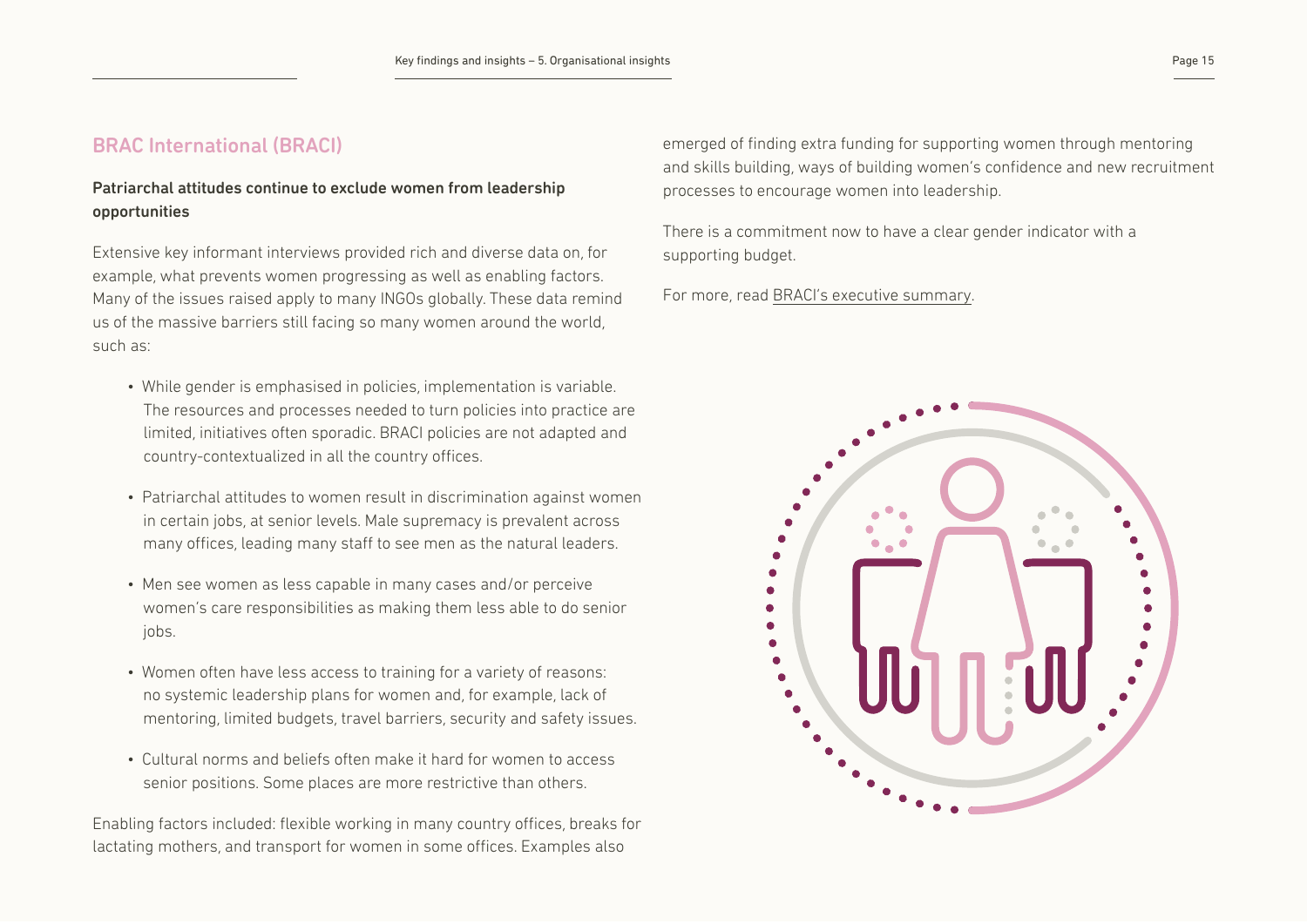#### [ActionAid UK](https://www.actionaid.org.uk/)

#### Addressing racism requires major rethinking about how INGOs work

ActionAid UK recognised from the start of WILD that they had an issue in the organisation around the numbers of senior women of colour, openly LGBTQ+, or those with disabilities within the senior levels of the organisation. They were focused on women's leadership but wanted to go beyond gender to understand the barriers and challenges for different groups to access senior posts and to ensure they could pull together a meaningful action plan that would actually bring real change. There was a recognition that in spite of many equality policies and commitments things were not really changing in favour of those marginalised by existing processes and ways of working.

This led to a journey exploring the issues that needed to be addressed and a decision to work differently on the research needed to explore the structures and procedures that exclude women and BIPOC, especially women on colour.

"It is essential to go beyond statements, policies and guidelines to find ways that will really enable different ways of relating, thinking and structuring the organisation and the work. Some people will need to stand back and allow others, working differently, to explore new ways of being and working together. Some will need to let go of their control, challenge the existing systems and look – with others- at which fundamental beliefs and approaches are promoting gender and race equalities and where power imbalances create barriers for BIPOC and women in the current system. A lot of work is needed to change the systems now in place." – Action Aid UK

Action Aid UK has contracted an organisation to undertake the race audit and race training. The audit will look at the barriers and how to overcome/ eliminate them to people of colour progressing into very senior roles.

[For more detail on how ActionAid UK is addressing racism](https://www.bond.org.uk/sites/default/files/aauk_research_march_2021_approved.docx.pdf), read this indepth interview.

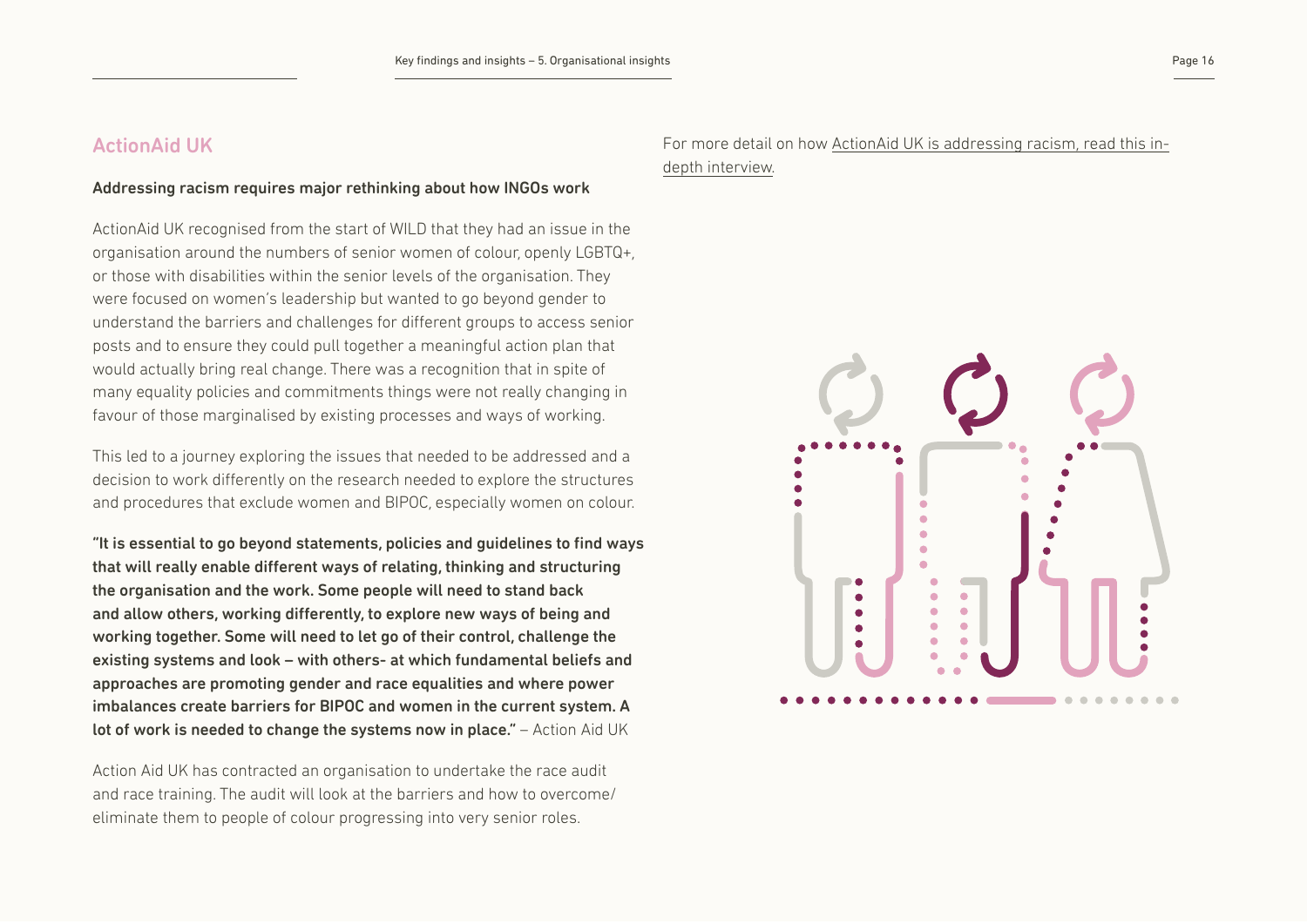# Questions for NGOs

- What does this report provoke for you? 1
- What's similar and what's different to the experience of your organisation? 2
- 3 How do you and your organisation seek to understand people's experience of your organisation?
- How do you know where there are gaps between policies and strategic intent and colleagues' experiences of everyday discrimination or lack of inclusion? 4
- What is your own and your organisation's risk appetite for radical change generally, and at moments of opportunity? 5
- In how you responded to the myriad of changes that 2020 brought (e.g. Covid, funding cuts, increasing awareness of racial and gender inequalities) what and who's perspectives did you privilege? 6
- When you are seeking to make change, what is your own support network? 7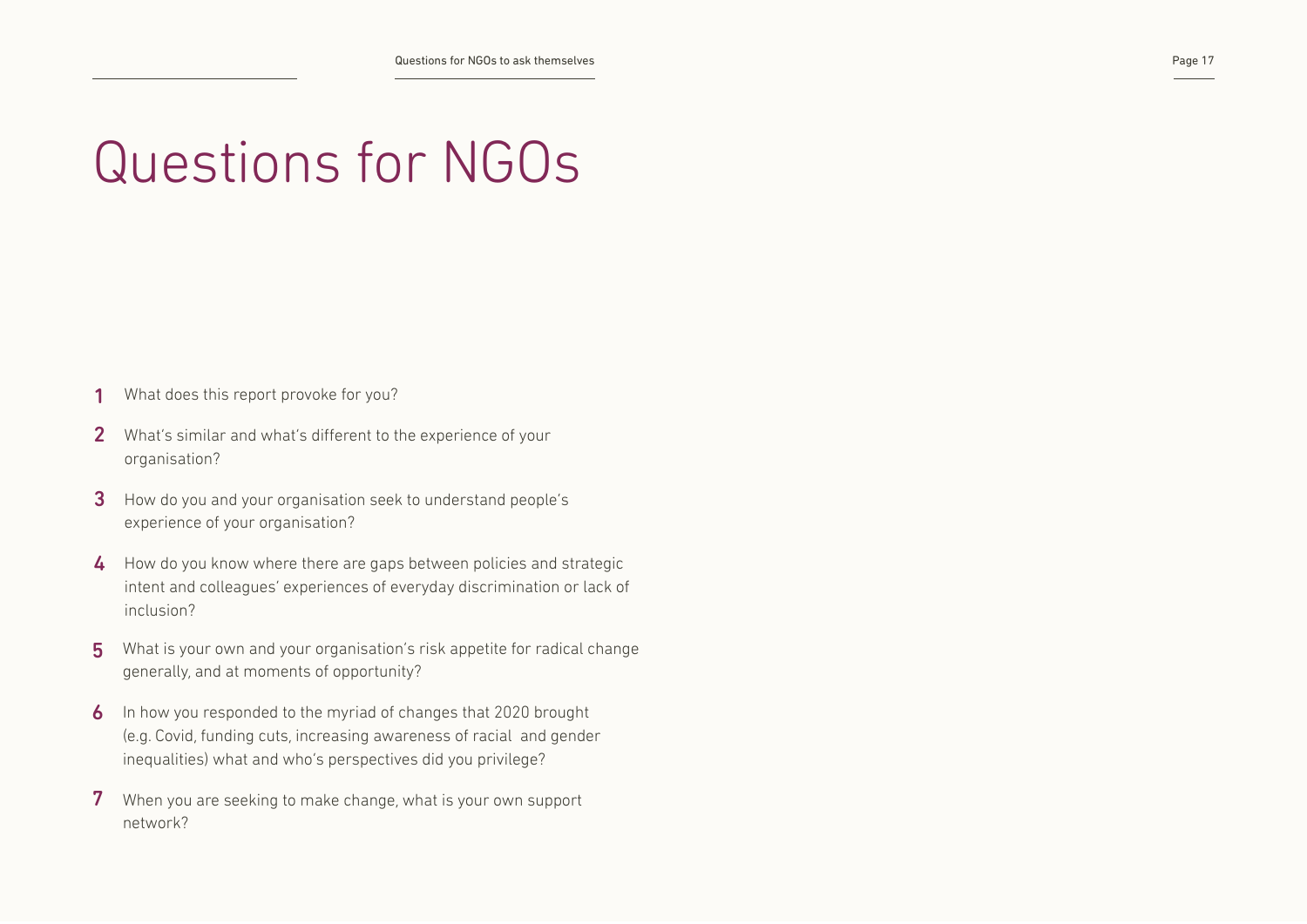### Appendix Our approach and methodology

In early 2019, a group of female chief executives of international nongovernmental organisations (INGOs), frustrated with the slow progress the sector was making to align its external focus on gender equality with internal culture, began to organise. So few women in the INGO sector are in key leadership roles; in 2019, 70% of INGO staff members were women, but only 30-35% were chief executive officers (CEOs) and there were very few female Chairs. Our group wanted to identify and build on the things that encourage women to become INGO chief executives and identify and unblock barriers in their own organisations.

We began by identifying dynamic women directors within our organisations. Penny Lawrence, chair of Refugee Action and Fair Share for Women Leaders and former deputy chief executive of Oxfam, offered to convene the group. Action research support came from Sarah Fraser, director of organisational

development specialists Mayvin, Carolyn Norgate, principal consultant at Mayvin, and Lena Bheeroo, engagement and equity manager at Bond.

In March 2019, we organised a workshop as part of the Bond conference to explore wider interest. More than 90 people attended. We then crowdsourced our first data set and launched the idea of an action research network – Women as INGO Leaders in Development (WILD) – to identify evidence of what works to encourage more women CEOs. All levels of interest and expertise were welcome.

Bond led the design of the quantitative survey data collection, aligning with the Europe-wide monitor Fair Share campaign. Bond subsequently widened its data collection to include people of colour. Learning was also taken from the Hampton-Alexander Review, an initiative to increase the representation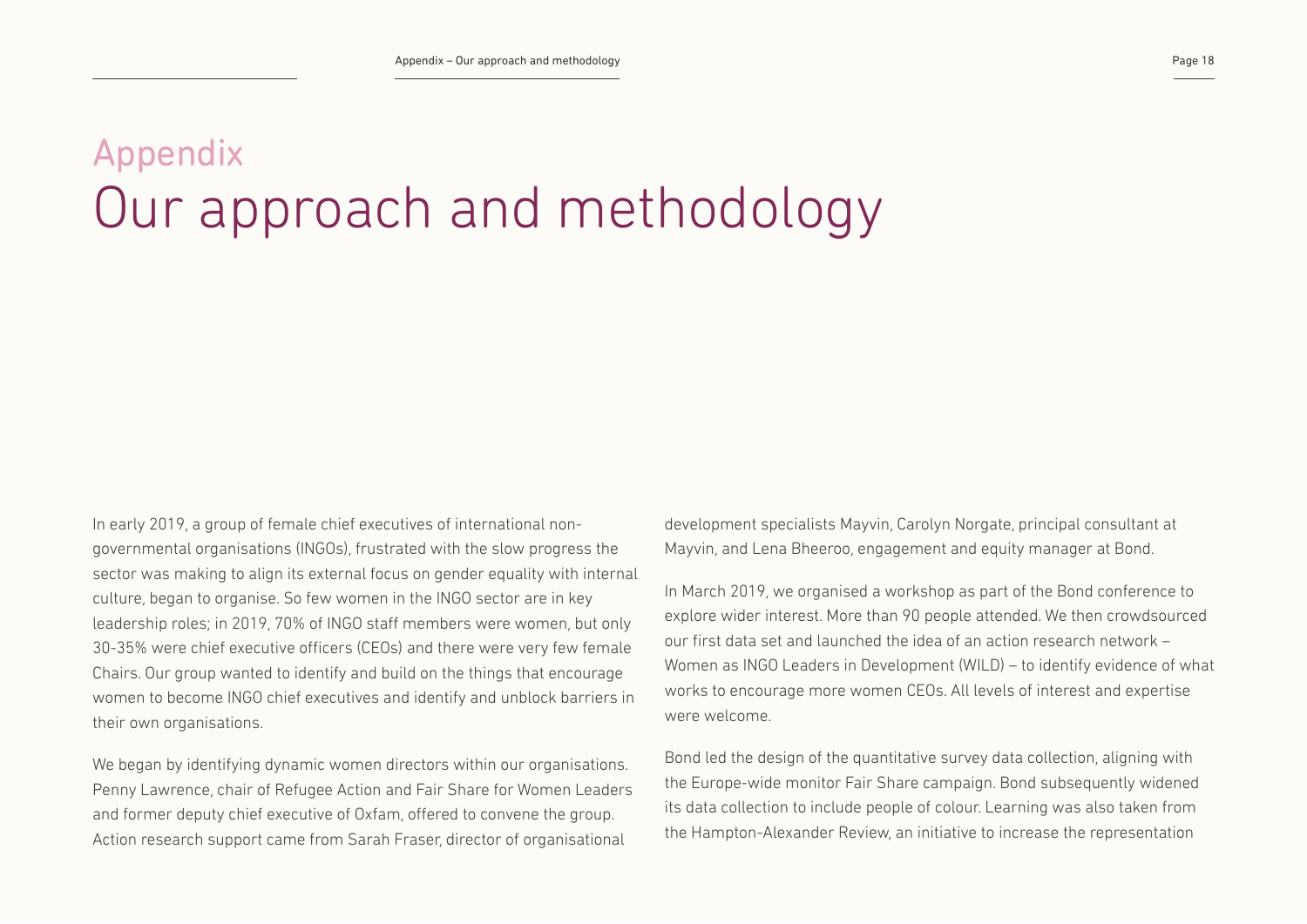of women in senior leadership positions of FTSE 350 companies, which was shared with civil service leaders.

WILD focused on supporting qualitative action research in five core INGOs<sup>1</sup> through a 'pro bono' network, drawing in academics and those with expertise in equality, diversity and inclusion (EDI) and gender. The group worked to feminist research principles.

In November 2019 we shared our progress in an open, cross-sector workshop and at the Women in Development conference in March 2020. We also published a number of blogs on our work.

In March 2020 – Covid-19 hit. This slowed our action research, and our links to wider networks narrowed as learning events became difficult to hold. The eruption of the global Black Lives Matter (BLM) campaign then widened many of our core groups' remits (see our changing context section below).

In April 2021, two years after WILD began, this summary report shares our learnings and insights so far. The latest Fair Share monitor and Bond data indicate some progress. But still fewer than half of the CEOs in the international development sector are women, and there are even fewer female Chairs .



Restless Development, Plan UK, HelpAge International, BRAC International and ActionAid UK.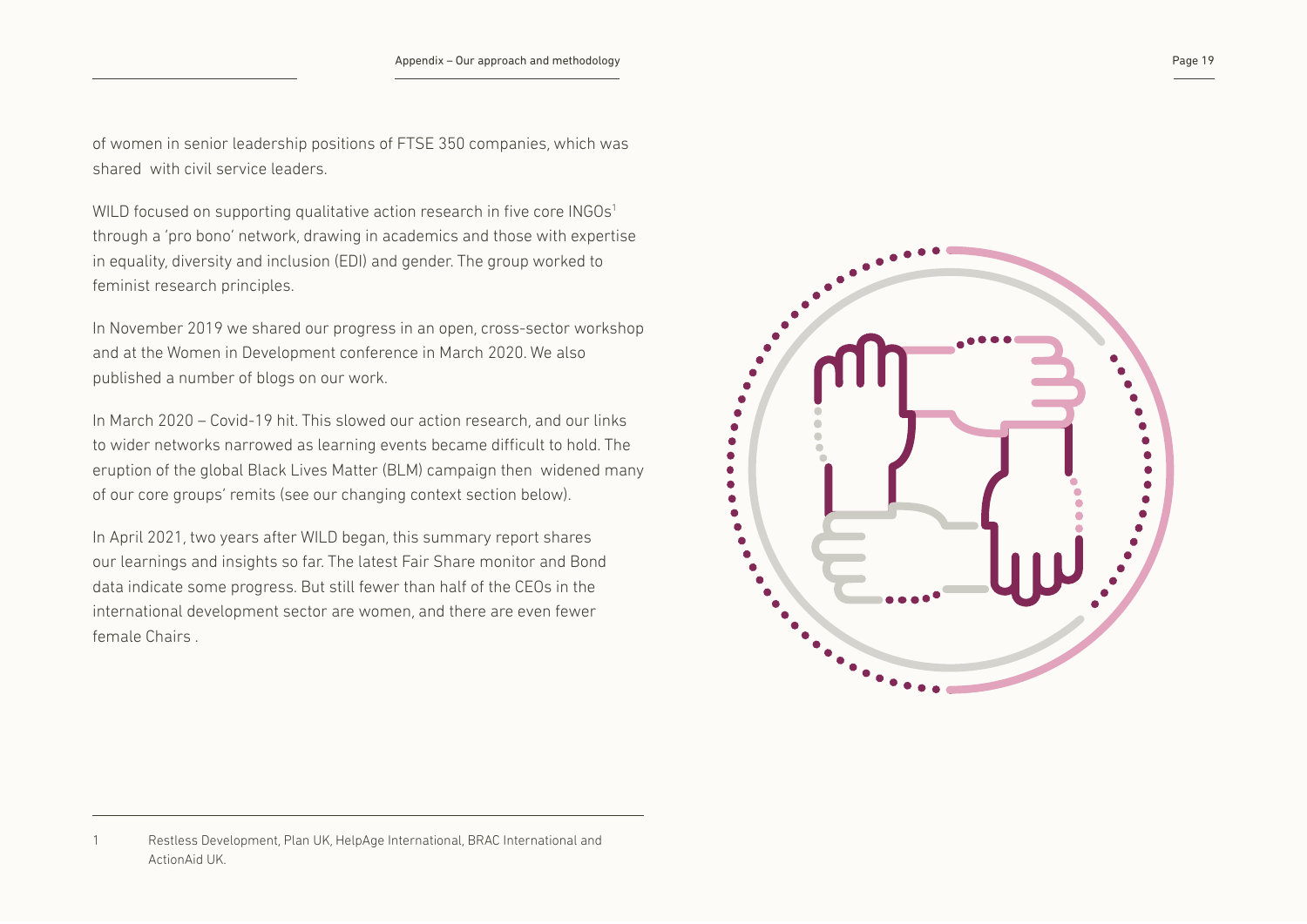### Appendix Our approach

Action research differs from traditional research methodologies in that it is undertaken by those who are affected by the issue being examined. It aims to create knowledge and awareness throughout the research cycle, rather than seeking an objective, singular finding. It seeks to create change at an individual and collective scale, rather than producing an abstracted, generalisable concept of change.

#### Action research is:

Practical: it is intended to produce 'actionable knowledge'2

Participative: it is conducted as research with people not on people

**Progressive:** it tries to make things better in the present while contributing to a more just, equitable and sustainable future.

#### Why we chose action research



It is a reflective, action-oriented approach that enabled us to test, learn and adapt in real-time to address what was most relevant to our network of senior women leaders. This helped us to 'be the change we seek' in our sector.



It enabled us to explore more deeply the issues behind what is enabling and what is blocking more women from being CEOs.



We could integrate and adapt it to fit in with our different organisational priorities and shifting contexts.



We could learn from it on three levels: personal, organisational, and sectorial.

<sup>2</sup> See David Coghlan (2011) ['Action Research: Exploring Perspectives on a Philosophy](https://journals.aom.org/doi/full/10.5465/19416520.2011.571520)  [of Practical Knowing',](https://journals.aom.org/doi/full/10.5465/19416520.2011.571520) Academy of Management Annals, 5 (1), [doi.org/10.5465/19416](https://doi.org/10.5465/19416520.2011.571520) [520.2011.571520.](https://doi.org/10.5465/19416520.2011.571520)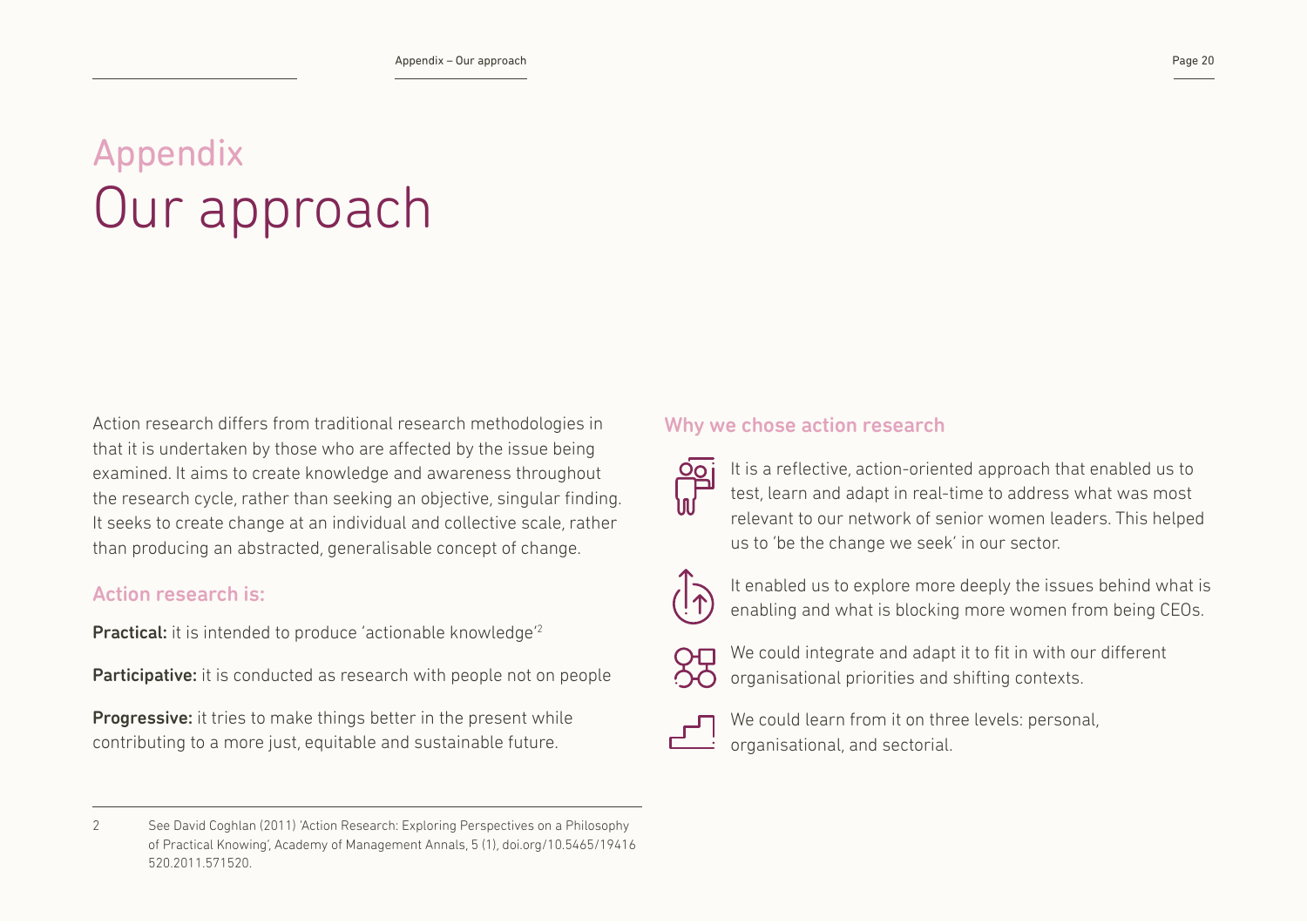### Appendix Our changing context

Building on decades of struggle and learning on gender within the sector, this action research has been undertaken during a turbulent two years.

#### In summary:

- We started focussing on women leaders but realised that change would require deeper organisation shifts, e.g. addressing power imbalances and feminist leadership.
- Covid hit us and our organisations hard from early 2020 onwards. But it has also allowed innovation.
- BLM, and related debates on decolonising aid, broadened our action research on inclusion and intersectionality.
- Significant cuts to aid budgets and shifts in priorities, including DFID folding into the FCDO, challenged and offered opportunities for change.